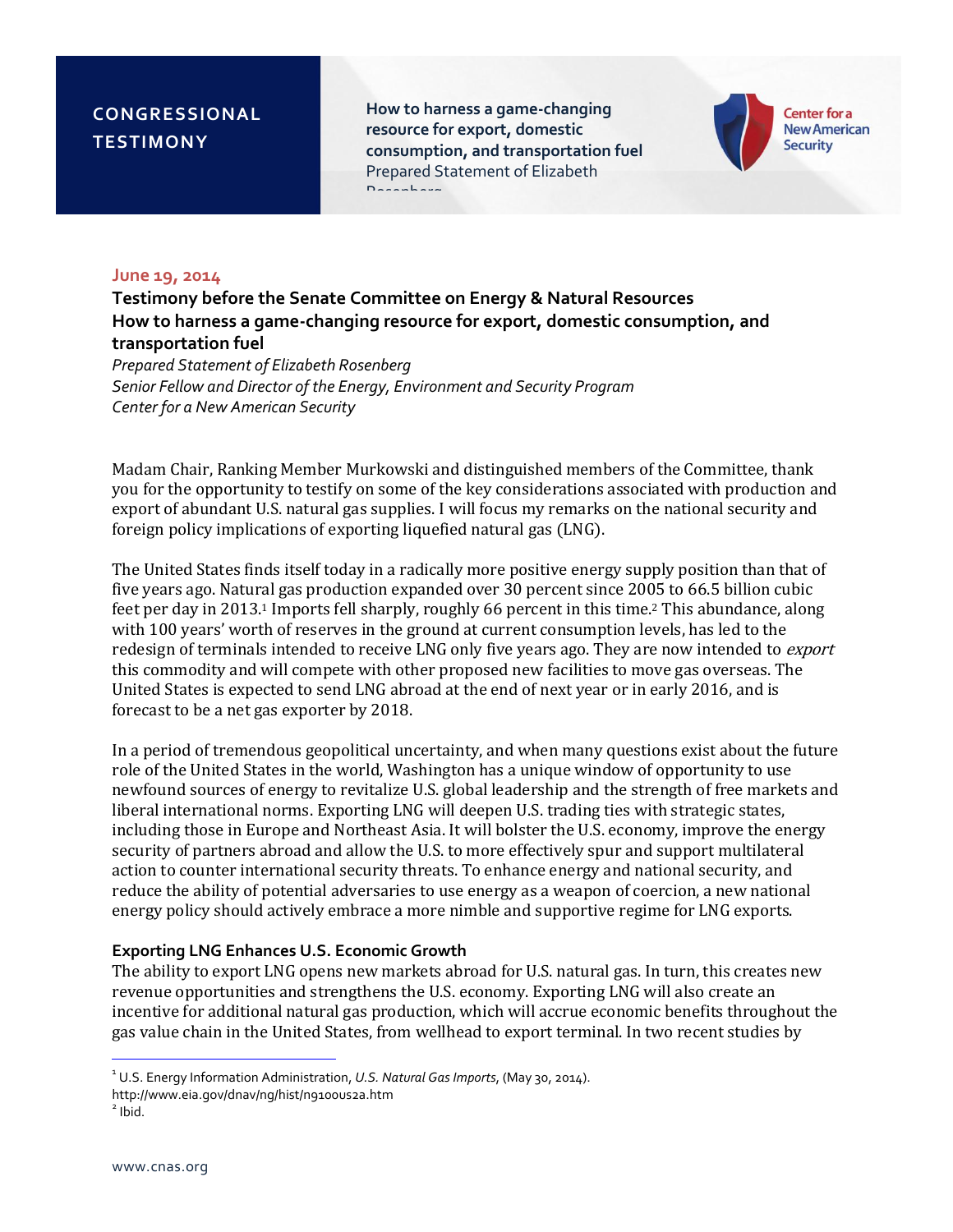**How to harness a game-changing resource for export, domestic consumption, and transportation fuel** Prepared Statement of Elizabeth Rosenberg



NERA Economic Consulting, analysts concluded that exporting LNG will have positive benefits for economic growth and the trade balance. Furthermore, they found that "the greater the level of exports, the greater the benefits."<sup>3</sup>

A strong economy is fundamental to U.S. national security. It provides the fiscal basis for U.S. leadership abroad, including military, development and humanitarian relief commitments. Also, it is what enables the United States to be the world's only superpower. The massive and recent increase in unconventional gas has already helped to put the United States in a much stronger financial position. It has been a leading factor in decreasing the trade deficit, which was at its lowest in four years last year, and has slowed the rate of increase of U.S. indebtedness. Both of these factors will allow the United States new capacity and flexibility to advance foreign policy interests. The United States can further strengthen its hand globally if it exports energy, including LNG.

LNG exports are expected to offer a modest but meaningful contribution to economic growth and security. The volume of exports may range from five to nine billion cubic feet per day between 2020 and 2025.<sup>4</sup> A variety of factors determines the price for natural gas and planned LNG exports. These include various demands for gas from the U.S. sectors of residential heating, power generation, industrial manufacturing and transport, as well as export demand. Gas supply is relatively elastic in the United States, but these competing demands will likely increase natural gas prices somewhat. Price increases will be felt particularly by low-income consumers and will contribute to more muted growth in certain particularly gas-intensive manufacturing sectors. However, even with many demand sources and increased gas prices, sustained and expanding macroeconomic growth is expected. Using current projections for LNG export volumes, revenue from LNG exports will make a contribution, though relatively minor, to the U.S. gross domestic product (currently valued at well over \$16 trillion) over the next decade.

In broad terms, any opportunity to expand economic growth, including ones that will keep natural resource rents at home, will help build U.S. economic vitality, security and standing abroad. When such opportunities involve expansion of exports and greater integration of the U.S. economy with foreign trade partners, they will expand U.S. clout and capacity for leadership. For this reason, LNG exports will make a contribution to economic growth and security. By contrast, restraining the export of LNG in order to support domestic gas-intensive manufacturing industries will cause the

[http://www.nera.com/nerafiles/PUB\\_LNG\\_Update\\_0214\\_FINAL.pdf.](http://www.nera.com/nerafiles/PUB_LNG_Update_0214_FINAL.pdf) 

j

<sup>3</sup> NERA Economic Consulting, *Macroeconomic Impacts of LNG Exports from the United States*, December, 2012, [http://energy.gov/sites/prod/files/2013/04/f0/nera\\_lng\\_report.pdf.](http://energy.gov/sites/prod/files/2013/04/f0/nera_lng_report.pdf) Also, NERA Economic Consulting, *Updated Macroeconomic Impacts of LNG Exports from the United State*s, March, 2014,

<sup>4</sup> Analysts vary on the volume of LNG that will be exported by the United States over the near to medium term, though most offer a range of roughly five to nine billion cubic feet per day. For example, IHS estimates that U.S. LNG export capacity will reach 5.7 billion cubic feet per day by 2020: IHS CERA, *Fueling the Future with Natural Gas: Bringing It Home*, January 2014, XI-[5,http://www.fuelingthefuture.org/assets/content/AGF-Fueling-the-Future-Study.pdf.](http://www.fuelingthefuture.org/assets/content/AGF-Fueling-the-Future-Study.pdf) BG Group estimates that the United States will export the equivalent of 7.95 to 9.27 billion cubic feet per day by 2025: Chris Finlayson, "Global LNG Update*"*, (report presented at the Howard Weil Energy Conference, New Orleans, Louisiana, March 23-27, 2014) [http://files.the](http://files.the-group.net/library/bggroup/files/doc_526_t.pdf)[group.net/library/bggroup/files/doc\\_526\\_t.pdf.](http://files.the-group.net/library/bggroup/files/doc_526_t.pdf)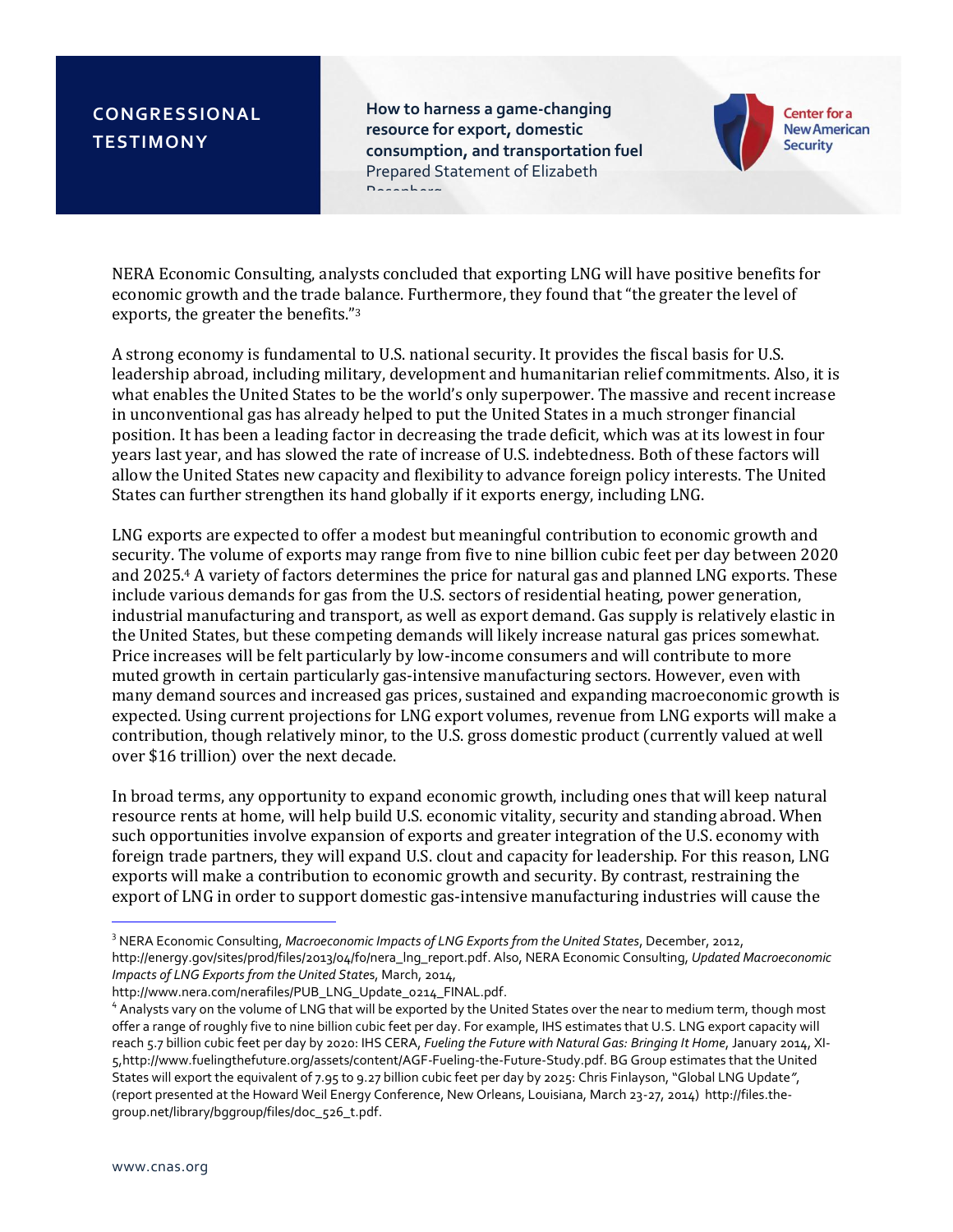**How to harness a game-changing resource for export, domestic consumption, and transportation fuel** Prepared Statement of Elizabeth Rosenberg



United States to forego an opportunity for economic growth and expansion of trade. This will undermine foreign relations and the scope of U.S. leadership abroad.

### **LNG Exports Improve Global Gas Market Competition and Security**

An additional and more significant contribution to national security that the export of LNG will offer is to help make global natural gas markets more stable, efficient and diversified. The United States is stronger when our allies and trading partners have efficient, stable markets and have reliable energy supplies so fundamental to the health of any economy. Stable and diversified natural gas markets in Europe and Asia, for example, will help insulate these economies to potential supply disruptions. Stable and diversified markets will also help them to mitigate current or future politicized pricing arrangements from some more traditional suppliers. They will also undermine the ability of gas suppliers, including our adversaries and enemies, to exert coercive market pressure on consumers.

### LNG Export Will Contribute to European Energy Security

The recent U.S. boom in natural gas production has contributed directly to greater gas supply diversity and competitive prices in European markets. LNG imports to the United States slowed to a trickle over the last several years, and cargoes of LNG destined for the United States were redirected to Europe and elsewhere. These new LNG supplies gave European consumers greater leverage with Russia's Gazprom in supply negotiations. As a direct consequence, European companies have been able to exact more favorable pricing arrangements in some gas contracts. This is a boon for European consumers, who depend on Russia for 30 percent of their gas supplies.

The expectation of U.S. LNG exports entering the global gas market, whether cargoes will land in Europe or travel to other destinations, gives additional leverage to Europeans in future price negotiations with Gazprom. Russia will have to concede more favorable terms with European consumers to keep market share. However, even while U.S. LNG will help to diversify supply sources in Europe, and thereby help reduce the cost of some Russian gas, it will not drive down the price of gas substantially. The cost of U.S. gas plus liquefaction and transatlantic transport fees will mean it only slightly undercuts European gas prices, and therefore will only slightly drive down European equilibrium prices.

Another benefit to European energy security derived from U.S. LNG export is the signal it will send to investors to build new LNG receiving and gas pipeline infrastructure. This will help make the European market more efficient and more resilient in the face of a potential supply disruption from one source or supplier. There are, of course, various other measures necessary to improving efficiency and resiliency of the European gas market, and to reducing European vulnerability to politicized Russian gas pricing. Significantly, Europe should develop new indigenous gas resources, reform market and gas pricing mechanisms and build new pipeline interconnector and transmission infrastructure. Additionally, Central and Eastern European countries in particular should adopt greater energy efficiency practices and the use of alternative energy resources.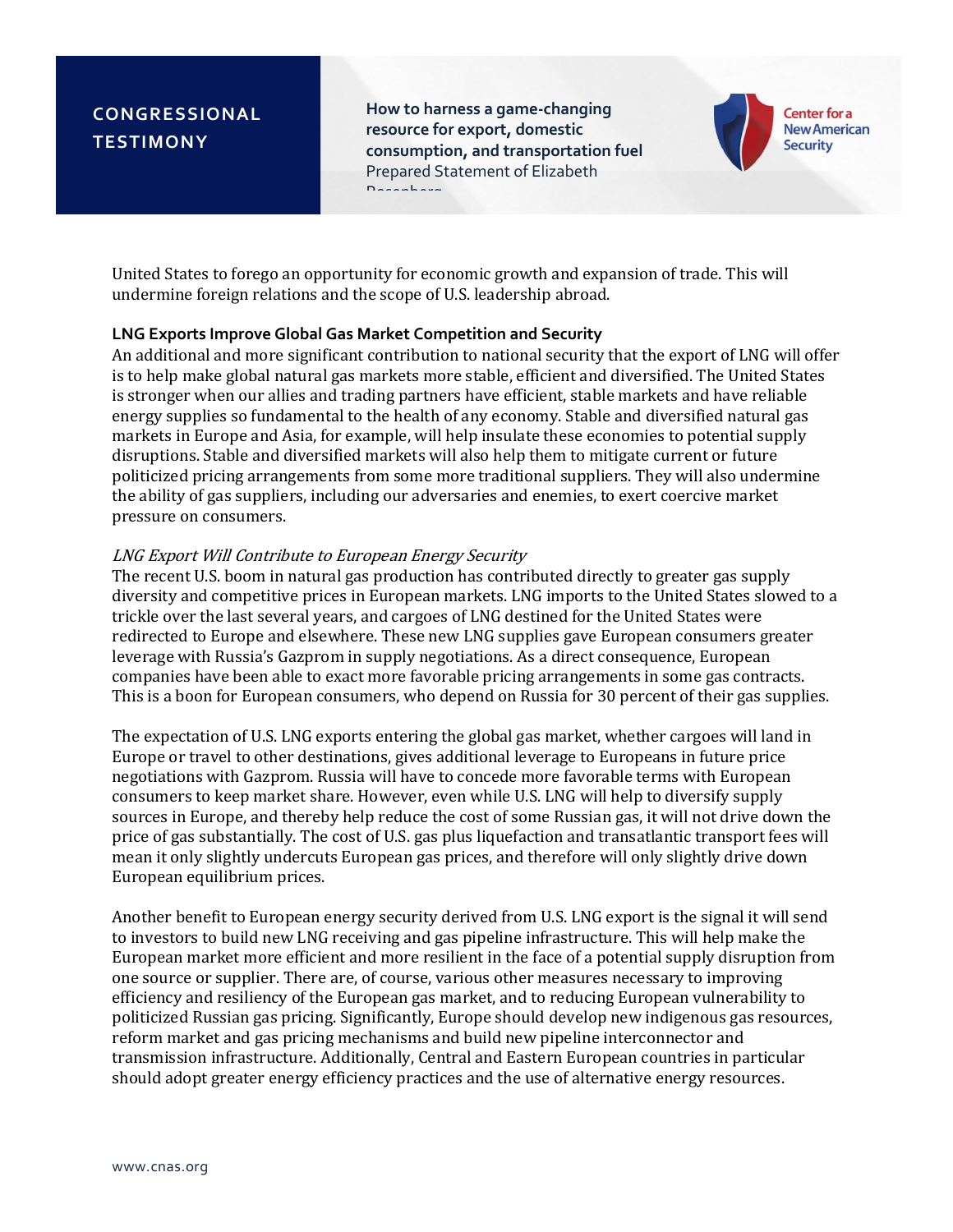**How to harness a game-changing resource for export, domestic consumption, and transportation fuel** Prepared Statement of Elizabeth Rosenberg



The crisis in Ukraine, spurred and sustained by ongoing disagreements between Moscow and Kyiv about gas pricing, highlights the vulnerability of heavy dependence on Russian gas among Eastern and Central European countries. U.S. LNG cannot offer immediate relief to Ukraine, both because Ukraine lacks the infrastructure required to receive LNG cargoes and because of the unavailability of U.S. supplies at present. Indeed, helping Ukraine manage this week's supply-cut off of Russian gas or erasing Russia's dominant position as a European gas supplier is beyond the scope of what any LNG supplies to Europe can provide. However, the potential for U.S. LNG exports to diversify European gas supplies and increase competitiveness is evident. Permitting and promoting the export of U.S. LNG will expand and diversify the supply of LNG from reliable sources in the global market. This will boost European energy security and help to erode Russia's coercive pricing and political leverage.

### LNG Export Will Positively Shape a Developing Asian Market

In contrast to Europe, where U.S. energy policy is aimed at addressing insecurities that ensue from well-established and relatively inflexible market dynamics, many important contours of the future Asian energy market are being determined now. Today's policy and investment choices will shape the region's economic and security future for decades. Unlike most national security decisions, which are typically reactive and short-term, in this case the U.S. government has the unique opportunity of having the tools and the foresight to help shape a crucial element of Asia's geopolitical future. It would be irresponsible to fail to employ those tools and find ourselves decades from now wondering why the United States did not act when it had the chance.

Exporting LNG to Asia will help to diversify gas supplies and reduce prices. It will also fetch lucrative returns for U.S. suppliers. Natural gas prices in Northeast Asia are roughly three times more than they are in the United States, and one and a half times European prices. This differential will likely pull the majority of U.S. LNG exports to Asia, and meaningfully alter LNG trade patterns in the Asia-Pacific region.

Given the large LNG import dependence of Japan and South Korea, the largest and second largest global LNG importers, substituting lower cost U.S. LNG for current higher cost LNG imports will have several important economic benefits. Notably, it will reduce the massive Japanese trade deficit, and in both countries it will boost gross domestic product by reducing its energy costs. In turn, this will allow Japan and South Korea to become even more significant trading partners and investors in the United States. Japanese LNG imports, which have soared in the wake of the 2011 Fukushima Daiichi nuclear disaster, pushed the Japanese trade deficit to its highest-ever level last year. According to an analysis from Japan's Institute of Energy Economics, the amount of U.S. LNG currently committed to Japanese buyers from those U.S. export projects with DOE permits is equal to about 20 percent of Japanese LNG imports last year. Lowering the costs of this quantity of Japan's LNG imports would represent a substantial economic gain.

The export of U.S. LNG will also give Asian consumers more supply options. This will help to ensure that they are not pushed into significant, politicized contracts with Russia for lack of sufficient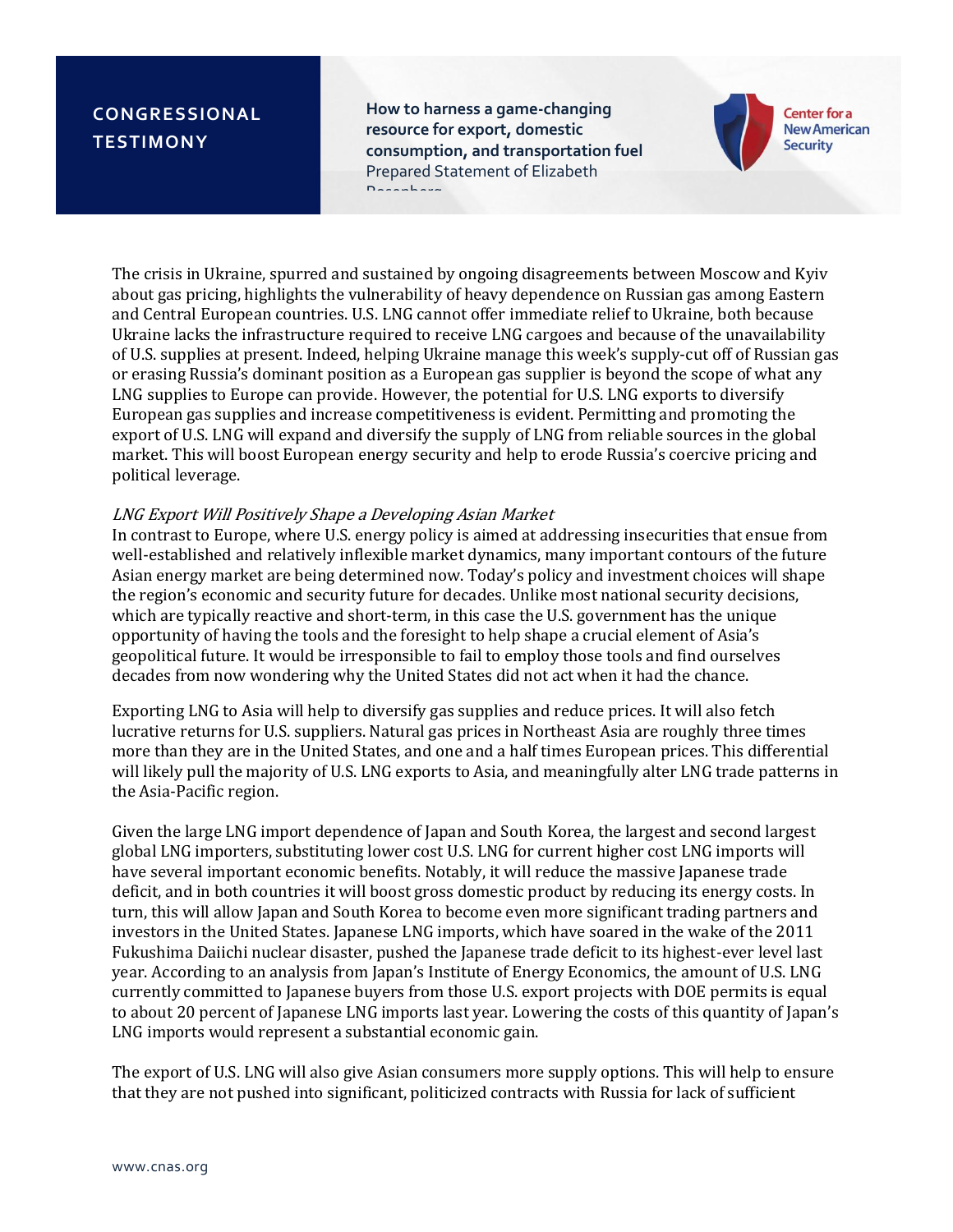**How to harness a game-changing resource for export, domestic consumption, and transportation fuel** Prepared Statement of Elizabeth Rosenberg



alternative supplies. Asian gas demand is expected to grow 70 percent by 2025, and more than double by the year 2035, according to the International Energy Agency,<sup>5</sup> and Russia aims to be a substantial supplier to this region. With last month's Gazprom-CNPC gas pipeline deal to supply 38 billion cubic meters of Russian gas annually to China, Russia locked in an important Asian market share. It also has substantial LNG supply aspirations to meet gas demand in the rest of Asia, the largest LNG importing region. However, the entrance of U.S. LNG, or LNG from other suppliers such as Australia, Canada and East Africa, will help Asian consumers to bargain hard with Russia for future supplies and attract more affordable, stable terms.

Northeast Asia harbors myriad sources of insecurity. The Korean Peninsula, Taiwan, maritime disputes and the broader U.S.-China competition could all produce crises and conflicts in which Russia, alone or in collaboration with China or North Korea, is tempted to use natural gas as an instrument of coercion. It has done so in Eastern Europe and there is no reason to believe it would not do so in Asia as well. The United States has the ability to limit Russia's future capacity to use energy to twist the arms of America's friends and allies, if it adopts pro-export energy policies now.

### U.S. LNG Exports Will Travel on More Secure Maritime Routes

Supplies of LNG moving from the U.S. market to Europe and East Asia will avoid traveling through conflict-prone regions and maritime hot spots. Unlike LNG supplies from the Persian Gulf, for example, U.S. LNG cargoes will sail shorter distances through open waters of the Pacific to reach East Asian consumers. Exports from the United States will avoid the South and East China Seas and the Straits of Hormuz and Malacca, where territorial dispute, piracy and terrorism pose a greater risk to marine vessels. The United States is a very stable jurisdiction and the threat of Middle Eastern conflict, like the destabilizing and violent upheaval we see now in Iraq, poses no supply disruption concerns for potential future purchasers of U.S. LNG.

#### **Exporting LNG Will Strengthen Strategic Allies**

The United States will be in a better position to achieve more of its foreign policy and economic objectives when it collaborates closely with economically vital and energy secure trading partners. The United States suffers when its trading partners experience energy supply disruptions or when their economies falter due to unaffordable energy costs. In a highly globalized economic system, and in anticipation of more interconnection between regional natural gas markets in the future, the United States has a fundamental strategic interest in promoting stable, diversified gas market arrangements and more liberalized trade.

Europe will be a stronger security partner to the United States with more competitive natural gas prices and supply diversity, and the energy security to which these factors will contribute. Investing in the transatlantic partnership, from expanding trading ties to enhancing NATO military and diplomatic capacity, will allow European partners to more ably pursue shared security objectives with the United States. This includes diplomatic and economic efforts to limit Russia's

j

<sup>5</sup> International Energy Agency, *World Energy Outlook 2013*, 578 & 596.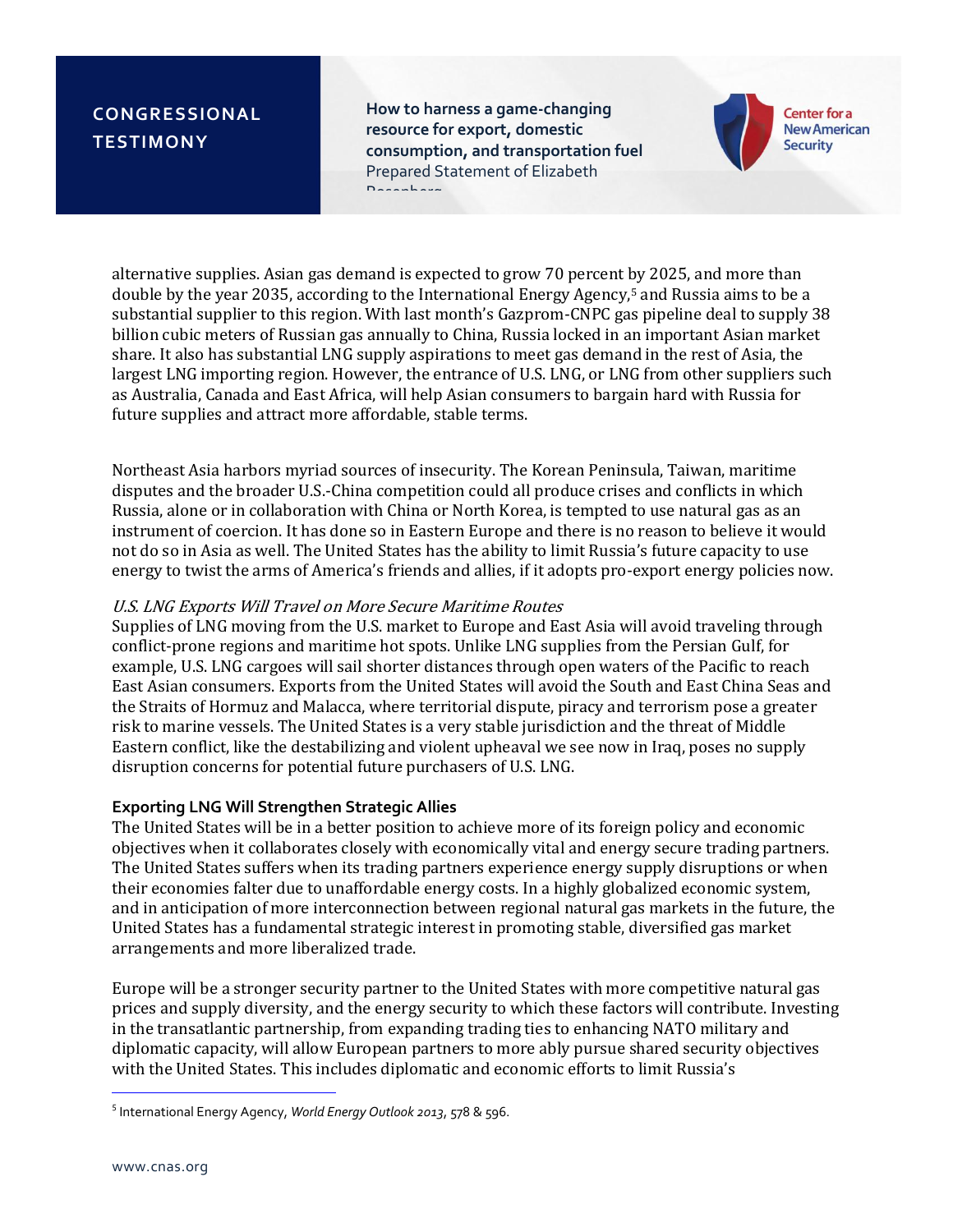**How to harness a game-changing resource for export, domestic consumption, and transportation fuel** Prepared Statement of Elizabeth Rosenberg



destabilization of eastern Ukraine and other countries on its periphery, such as Georgia and Moldova. It also includes joint action on economic sanctions, including those targeting Iran and Syria, and collective peacekeeping or military efforts.

Northeast Asian treaty allies of the United States will also be stronger security partners as a result of U.S. LNG supplies, and the resulting improved gas market and economic conditions. Expanded economic growth and stability will enhance the ability of key U.S. allies to boost military spending and invest greater attention and resources into joint security efforts. U.S.-Northeast Asian alliances play a critical role in maintaining U.S. power and presence in Asia, and it would be strategically wise and economically prudent to take all appropriate policy steps to strengthen these states. Japan and South Korea will look favorably on a U.S. LNG export policy that will effectively benefit their energy market conditions. Indeed they have actively advocated for such exports to U.S. policy and business leaders in recent years. Japanese and South Korean leaders will also perceive LNG exports as a meaningful economic component in the U.S. administration's policy to "rebalance" strategic focus to Asia.

For China, the expansion of trade ties with the United States to include LNG could contribute to a more constructive bilateral relationship. A more significant U.S. position in Asia's energy markets should serve as a source of caution and restraint in Beijing, even with sometimes cool diplomatic ties between the U.S. and China, particularly as Beijing behaves in an aggressive and provocative manner in territorial disputes with neighbors. Also, support for more liberalized LNG trade will give the United States a stronger leg to stand on in trade organizations and international negotiations to demand that China not withhold high value natural resources, such as rare earth minerals, from the international market. Building shared liberal economic norms will support U.S. interests and increase the potential for greater economic integration and mutually beneficial growth.

The economic and strategic benefits of liberalized trade are something that U.S. policymakers have acknowledged and touted, at least in theory, for decades. Its national security and foreign policy value is also evident, though difficult to quantify. Liberalized trade regimes for energy are even more important than ever in the United States today, when abundant energy production and export capacity align so poorly with restrictive and outdated export rules. In the present market conditions, one of the most practical ways for the United States to promote secure and diversified gas markets globally, and to reap the geopolitical advantages of its energy abundance, is to take an active role in global LNG trade.

### **The Market Needs a Stronger Signal of Administration Policy on LNG Exports**

The recently-announced Department of Energy (DOE) proposal to alter the LNG export authorization process is a positive step, but additional measures need to be taken to secure a role for the U.S. as a leading LNG exporter in the near- and medium-term. The DOE proposal would do away with conditional authorizations of LNG export projects that will supply countries with which the United States does not have a free trade agreement, and thus makes the LNG project approval process more rational. This move will, as intended, elevate more commercially viable projects in the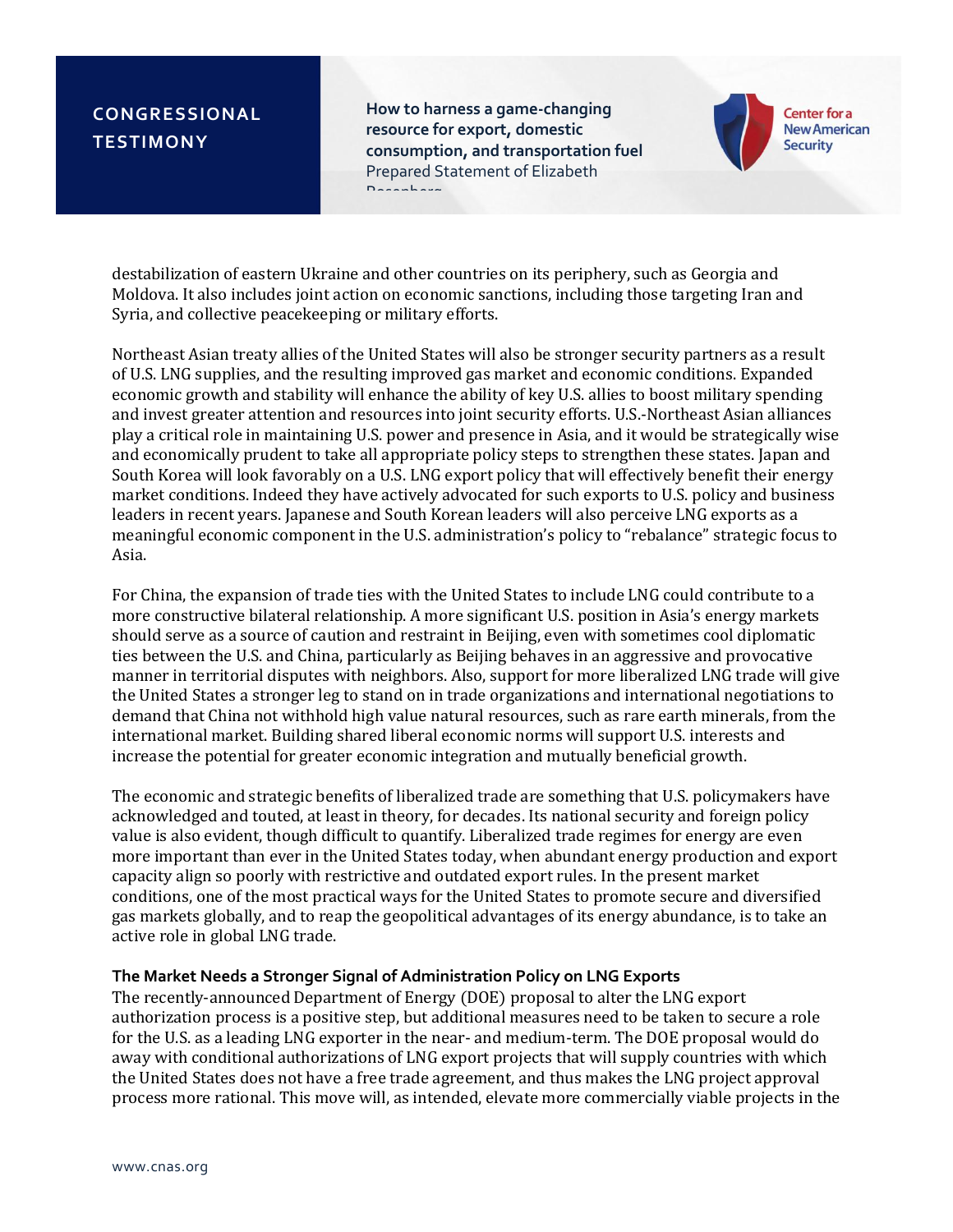**How to harness a game-changing resource for export, domestic consumption, and transportation fuel** Prepared Statement of Elizabeth Rosenberg



regulatory approval process. It will also ensure that applicants that have completed the environmental review will not be delayed by their position in the current order of precedence. However, it will not meaningfully accelerate the plodding pace of LNG export project development. The time-intensive environmental review process, which will not change, is likely still to constitute the lengthiest part of the new proposed process. The proposed new rules also do not clarify whether the administration plans to cap LNG exports.

The United States is an extremely attractive potential supplier of LNG in the post-2018 period, the period after which the bulk of currently planned LNG projects will be up and running. However, without a clearer policy signal from the administration that the United States is committed to as robust an LNG export capacity as the market will bear, potential investors in many proposed projects are hanging back. Assurances from the DOE that the United States supports LNG exports have clarified that there will be at least some LNG export capacity permitted in the United States. However, the administration has offered no firm guidance on the potential extent of LNG export capacity nor signaled a clear policy of non-interference with the market. Without this, foreign companies remain worried that the United States will cap LNG exports if there is a domestic gas market crisis, price spike or political opposition.

Competitor developers of LNG export facilities abroad are delaying plans and carefully watching the slow progress of U.S. LNG projects. They will move forward to supply LNG demand if the United States does not. But in the current "wait and see" period, regional and global energy security risks grow. United States policymakers should expressly support an export policy to lock in a share of the expanding LNG market and enhance market stability and supply.

#### **Conclusion**

U.S. export of LNG is an important policy choice that will expand U.S. economic opportunity, strengthen national security and help cement U.S. leadership in the international community. It is far from a cure-all for gas market inefficiency, politicization and instability. It cannot, of itself, bring economic or energy security to our own economy or the economies of our allies and partners. As a blunt instrument of foreign policy, it also cannot achieve short-term, targeted geopolitical aims. It can nevertheless promote more stable, competitive, and diversified energy markets internationally, which redound to the benefit of U.S. security. By strengthening the economy, by helping to make allies in Europe and East Asia less dependent on unstable and politicized supply, and by promoting energy stability internationally, more liberalized gas trade and the export of LNG is in the American national interest.